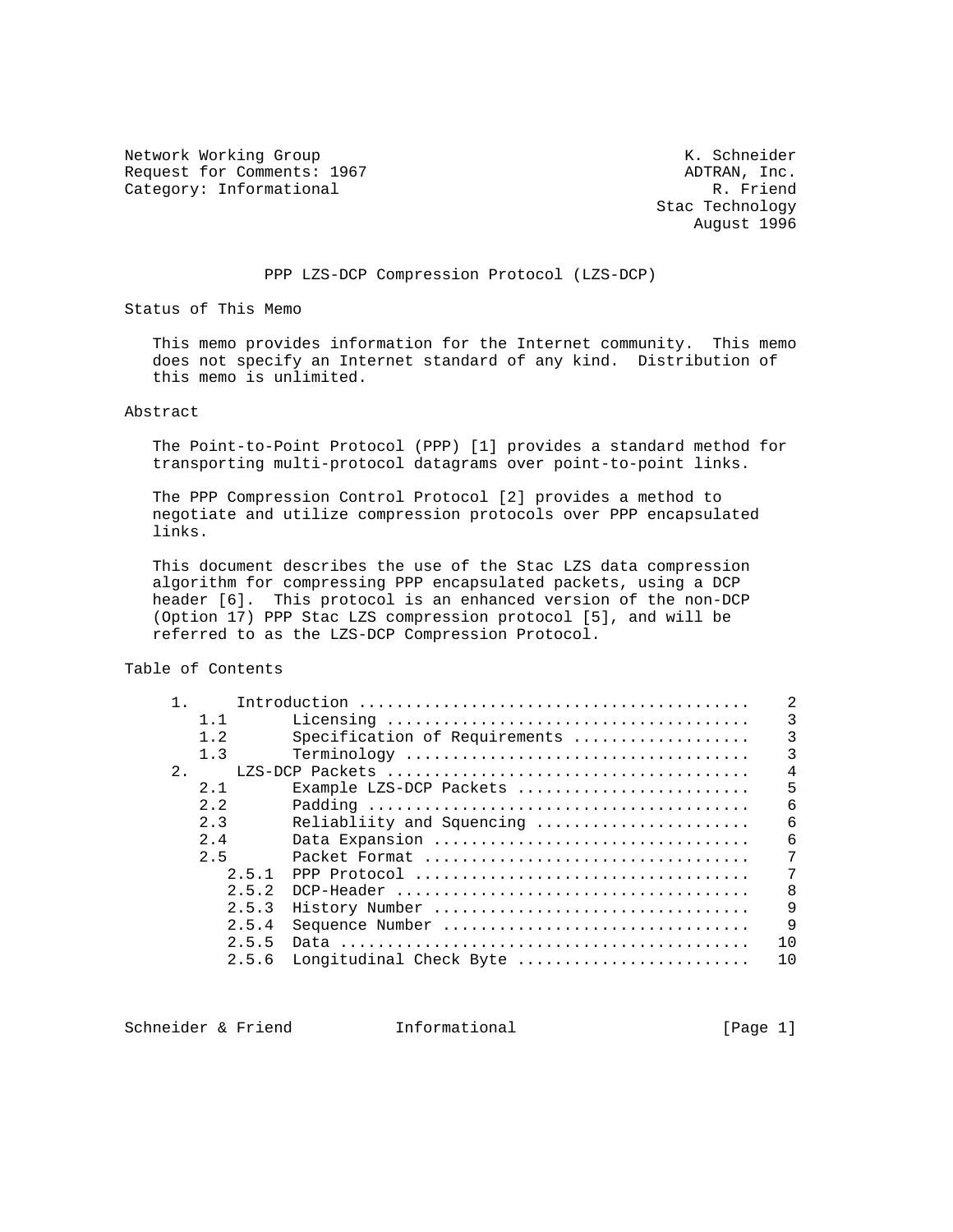|    |                |                                     |  |  |  |  |  | 11  |
|----|----------------|-------------------------------------|--|--|--|--|--|-----|
| 3. |                | Sending Compressed Datagrams        |  |  |  |  |  | 11  |
|    | 3 1            | Transmitter Process                 |  |  |  |  |  | 11  |
|    | 32             | Receiver Process                    |  |  |  |  |  | 12. |
|    | 3.3            | History Maintenance                 |  |  |  |  |  | 13  |
|    | $3\quad 4$     | Anti-Expansion Mechanism            |  |  |  |  |  | 14  |
|    | 3.5            | History Resynchronization Mechanism |  |  |  |  |  | 14  |
|    | 4 <sub>1</sub> | Configuration Option Format         |  |  |  |  |  | 15  |
|    |                |                                     |  |  |  |  |  | 16  |
|    |                |                                     |  |  |  |  |  | 17  |
|    |                |                                     |  |  |  |  |  | 17  |
|    |                |                                     |  |  |  |  |  | 1 R |

## 1. Introduction

 Starting with a sliding window compression history, similar to LZ1 [3], Stac Electronics developed a compression algorithm identified as Stac LZS. A PPP Compression Protocol for this compression algorithm was developed and published [5]. That protocol was taken as a basis for data compression work done in TIA for DSU/CSUs. As a part of that standardization process, the concept of a portable Data Compression Protocol (DCP) was introduced [6]. The resulting (pending) TIA/EIA-655 standard uses this LZS-DCP protocol, which ncorporates DCP into a PPP compression protocol for Stac LZS. A very similar protocol is currently out for ballot in the Frame Relay Forum. (It is identical except for the size of the history number field.)

 This publication of the LZS-DCP compression protocol is in the interest of providing a common compression protocol for Stac-LZS, and to provide features that are not available with the LZS compression protocol [5]. Some of the differences between the LZS-DCP and LZS (compression type 17) protocols are as follows:

- 1) LZS-DCP provides an option which allows packets containing uncompressible data to be transferred without requiring the compression history to be cleared, potentially allowing a higher compression ratio. A bit is included in the DCP header to indicate whether the packet contains compressed or uncompressed data.
- 2) LZS-DCP uses reset request and acknowledgment bits in the DCP header that is included on each packet rather than using CCP's reset request and acknowledge packets, which may result in fewer discarded data packets during the REQ/ACK handshake.
- 3) LZS-DCP allows simultaneous use of both sequence numbers and the LCB for compression error detection.

Schneider & Friend Tnformational (Page 2)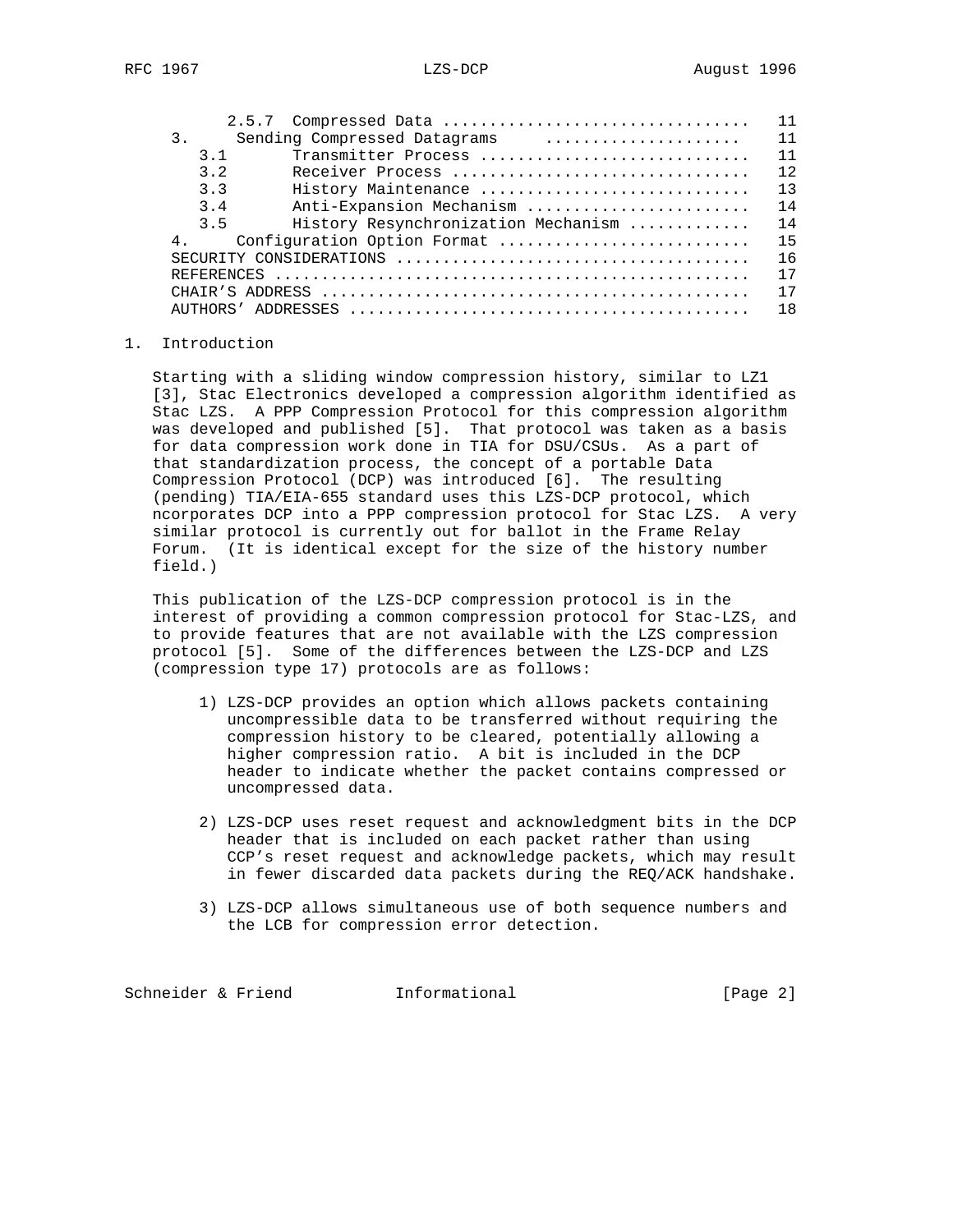The Stac LZS compression algorithm supports both single and multiple compression histories. A single compression history will require the minimum amount of memory to implement, but may not provide as much compression as a multiple history implementation.

 Often, many streams of information are interleaved over the same physical link. Each virtual connection will transmit data that is independent of other virtual connections. Using multiple compression histories can improve the compression ratio of a communication link by associating separate compression histories with separate virtual links of communication.

1.1. Licensing

 Source and object licenses are available on a non-discriminatory basis. Hardware implementations are also available. Contact Stac Electronics (hardware.sales@stac.com) for further information.

1.2. Specification of Requirements

 In this document, several words are used to signify the requirements of the specification. These words are often capitalized.

- MUST This word, or the adjective "required", means that the definition is an absolute requirement of the specification.
- MUST NOT This phrase means that the definition is an absolute prohibition of the specification.
- SHOULD This word, or the adjective "recommended", means that there may exist valid reasons in particular circumstances to ignore this item, but the full implications MUST be understood and carefully weighed before choosing a different course.
- MAY This word, or the adjective "optional", means that this item is one of an allowed set of alternatives. An implementation which does not include this option MUST be prepared to interoperate with another implementation which does include the option.

### 1.3. Terminology

This document frequently uses the following terms:

 datagram The unit of transmission in the network layer (such as IP). A datagram may be encapsulated in one or more packets passed to the data link layer.

Schneider & Friend Theormational (Page 3)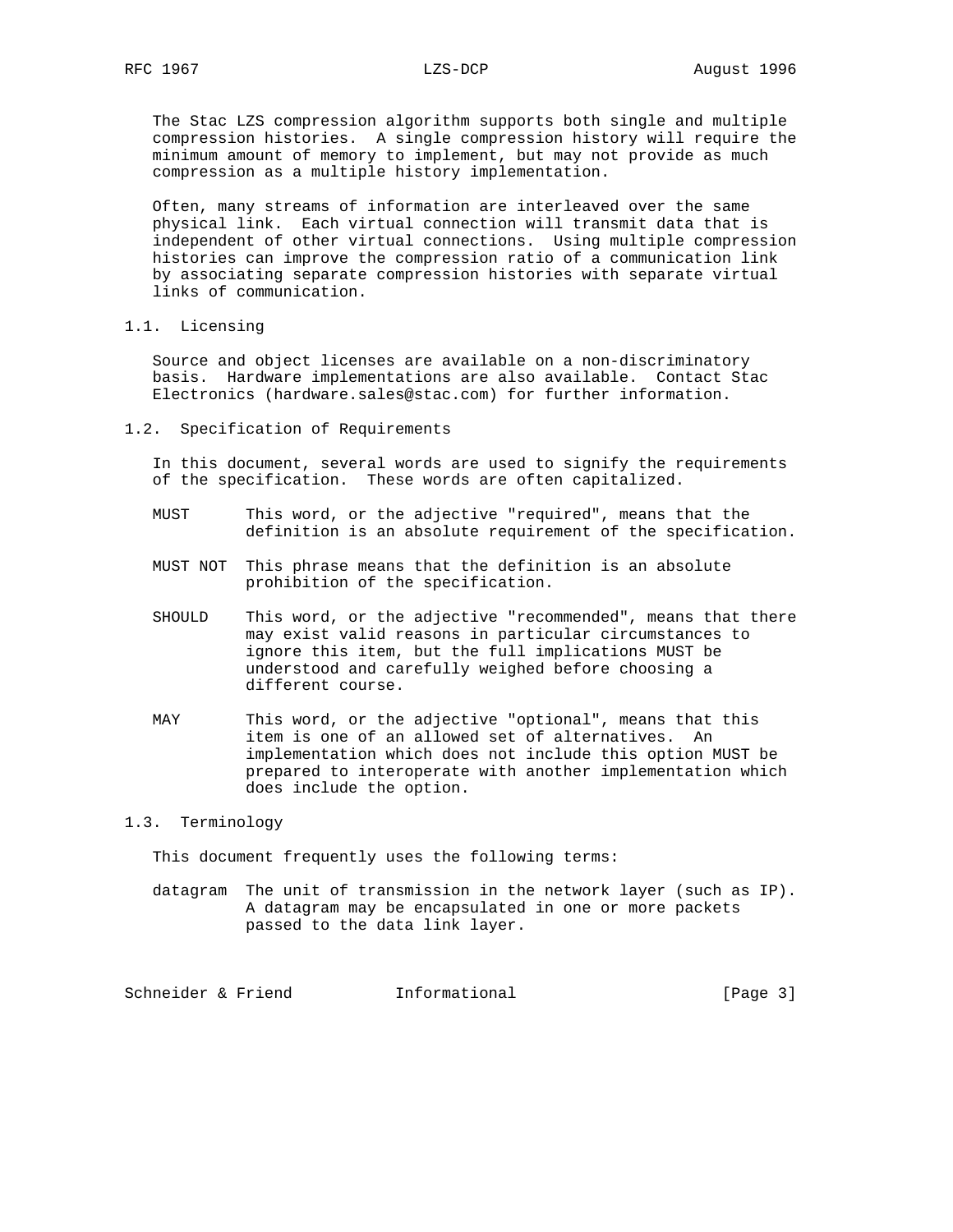- frame The unit of transmission at the data link layer. A frame may include a header and/or a trailer, along with some number of units of data.
- packet The basic unit of encapsulation, which is passed across the interface between the network layer and the data link layer. A packet is usually mapped to a frame; the exceptions are when data link layer fragmentation is being performed, or when multiple packets are incorporated into a single frame.

peer The other end of the point-to-point link.

silently discard

 This means the implementation discards the packet without further processing. The implementation SHOULD provide the capability of logging the error, including the contents of the silently discarded packet, and SHOULD record the event in a statistics counter.

2. LZS-DCP Packets

 Before any LZS-DCP packets are communicated, PPP MUST reach the Network-Layer Protocol phase, and the CCP Control Protocol MUST reach the Opened state.

 Exactly one LZS-DCP datagram is encapsulated in the PPP Information field, where the PPP Protocol field indicates type hex 00FD (compressed datagram) or type hex 00FB (Individual link compressed datagram). Type hex 00FD is used when compression is negotiated over a single physical link or when compression is negotiated over a single bundle consisting of multiple physical links. Type hex 00FB is used when compression is negotiated separately over individual physical links to the same destination. For more information, please refer to PPP Compression Control Protocol.

 The maximum length of the LZS-DCP datagram transmitted over a PPP link is the same as the maximum length of the Information field of a PPP encapsulated packet.

 Prior to compression, the uncompressed data begins with the PPP Protocol ID Field. Protocol-Field-Compression MAY be used on this value, if has been successfully negotiated for the link.

 The PPP Protocol ID Field is followed by the original Information field. The length of the uncompressed data field is limited only by the allowed size of the compressed data field and the higher protocol

Schneider & Friend **Informational** [Page 4]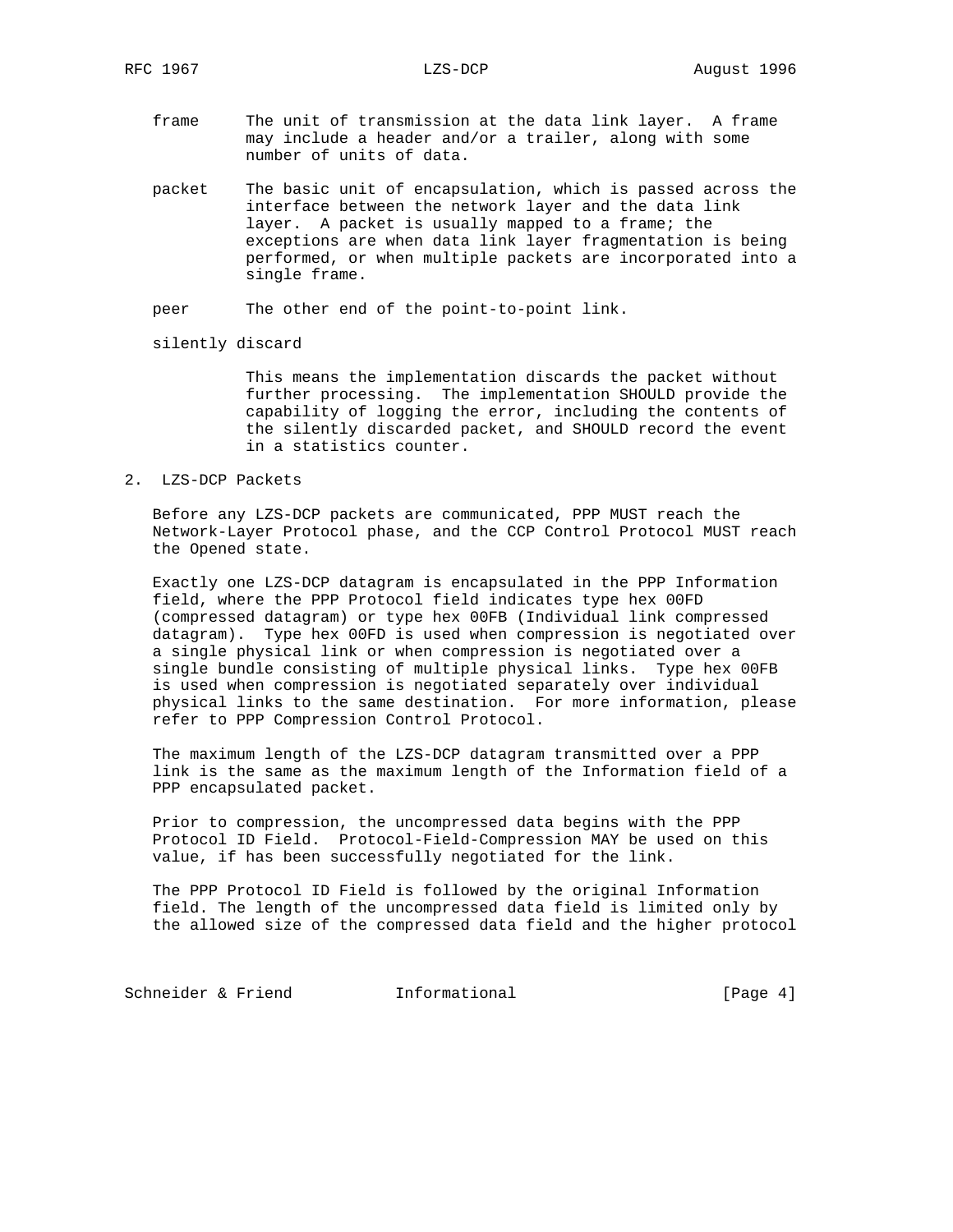layers.

 PPP Link Control Protocol packets MUST NOT be sent within LZS-DCP packets. PPP Network Control Protocol packets MUST NOT be sent within LZS-DCP packets.

2.1. Example LZS-DCP packets (shown using PPP in HDLC-like framing, using Address-and-Control-Field-Compression and Protocol-Field- Compression. - RFC 1662 )

Compressed Packet:



Uncompressed Packet



where: CO and 80 are representative LZS-DCP headers; nn, xx,  $yy$ , and zz are values determined by the packet's context.

Schneider & Friend Theormational (Page 5)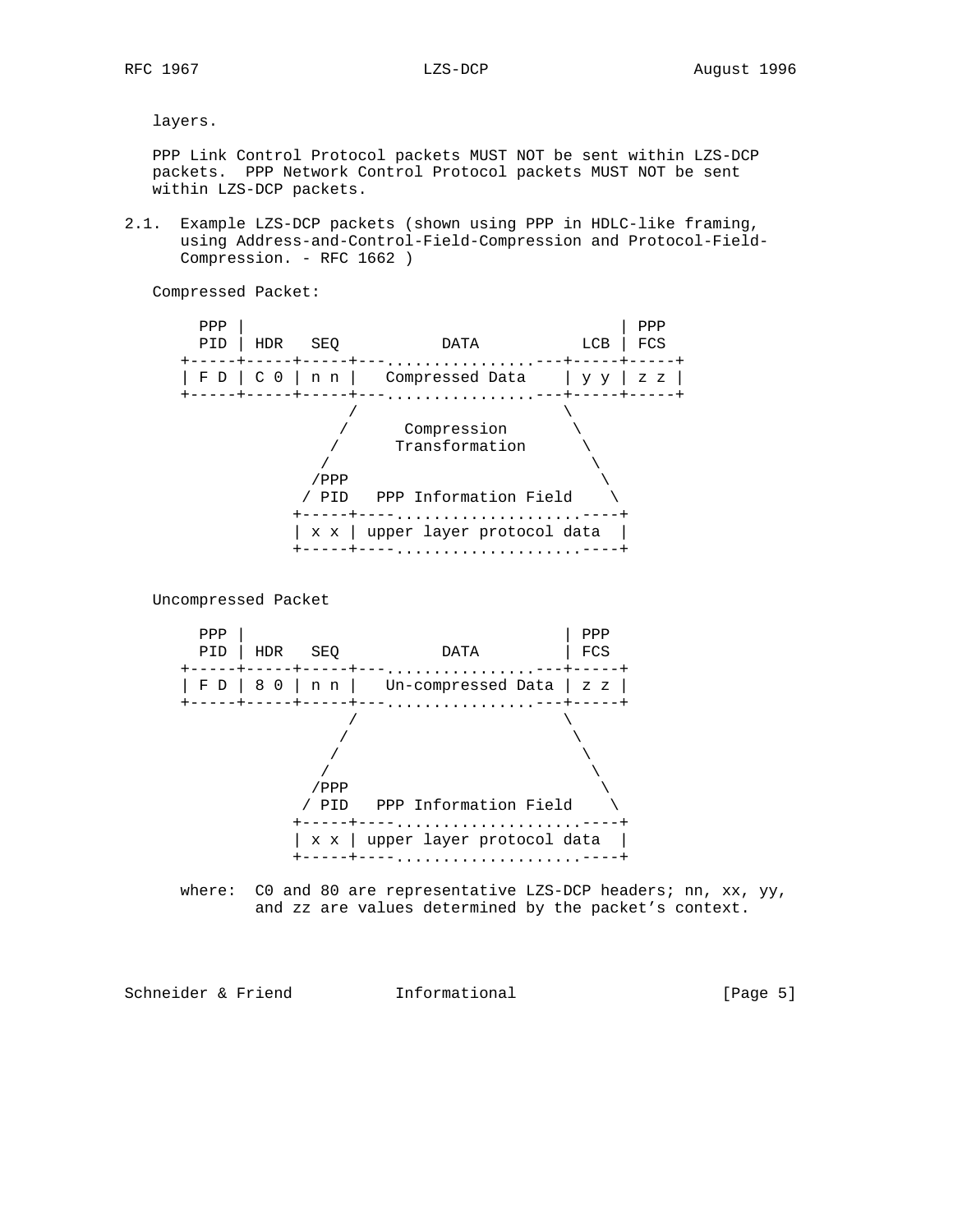# 2.2. Padding

 PPP padding is not allowed in a LZS-DCP packet. However, on compressed packets, padding may be accomplished by extending the data field with zeros following the last compressed data octet (see Section 2.1.1). This is referred to as LZS Padding. The LCB, if present, MUST be the octet preceding the frame CRC.

## 2.3. Reliability and Sequencing

 When no Compression History is kept, the algorithm does not depend on a reliable link, and does not require that packets be delivered in sequence. However, per packet compression results in a lower compression ratio than it could be on a stream.

 Some reasons for clearing the history on a per packet basis include:

- The link has a high error rate.
- The resources of the transmitter or receiver limit the ability to maintain a compression history between packets.

 When one or more compression Histories are negotiated, the packet sequence MUST be preserved within specific History Numbers. There is no sequence requirement between different History Numbers.

 When using one or more compression histories, the implementation MUST rely on either a lower layer reliable link protocol (RFC 1663), use a technique to keep the compressor and decompressor histories in synchronization, or both. The LZS-DCP protocol provides the Request-Req and Request-Ack bits in the DCP header for this purpose. Since this synchronization is done on a per history basis, the history number fields are required to be the same size in both directions of the link. Any data contained in the packet is processed after the signaling bits are processed.

The transmitter MAY clear a Compression History at any time.

 The transmitter MUST clear a history after a receiving a Reset- Request for a given History Number.

### 2.4. Data Expansion

The maximum expansion of Stac LZS is 12.5%.

 A Maximum Receive Unit (MRU) MAY be negotiated that is 12.5% larger than the size of a normal packet. Then, packets can always be sent compressed regardless of expansion.

Schneider & Friend Tnformational (Page 6)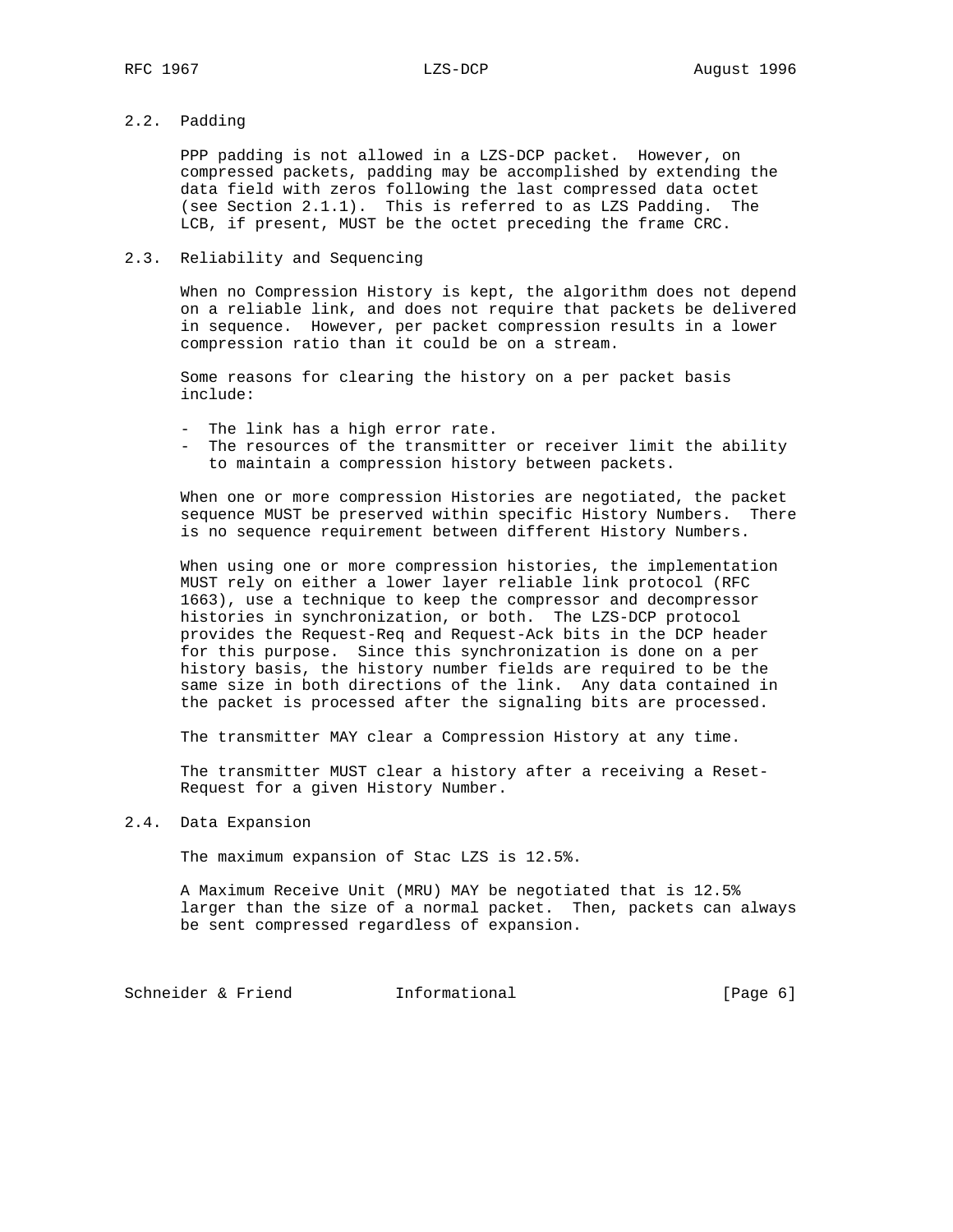The transmitter MAY send an uncompressed LZS-DCP packet at any time, although the typical use of uncompressed LZS-DCP packets is as an anti-expansion mechanism.

 When the expansion plus compression header exceeds the size of the peer's MRU for the link, the data MUST be sent as an uncompressed LZS-DCP packet.

 An uncompressed LZS-DCP packet is transmitted according to the format shown in Section 2.1, with the C/U bit set to 0 (Uncompressed-Data). If the Configuration Option Field 'Process Mode', is set to a value of 1 (Process-Uncompressed), uncompressed LZS-DCP packets are processed by both the compressor and the decompressor, updating the histories of each. If the Process Mode Field is set to a value of 0 (None), and the compressor has modified its history before sending the uncompressed packet, the compressor history MUST be clear.

# 2.5. Packet Format

 A summary of the LZS-DCP packet format is shown below. The fields are transmitted from left to right.

 $0$  and  $1$  and  $2$  0 1 2 3 4 5 6 7 8 9 0 1 2 3 4 5 6 7 8 9 0 1 2 3 +-+-+-+-+-+-+-+-+-+-+-+-+-+-+-+-+-+-+-+-+-+-+-+-+ | PPP Protocol | DCP-Header | +-+-+-+-+-+-+-+-+-+-+-+-+-+-+-+-+-+-+-+-+-+-+-+-+ | (History Number) | (Seq Num) | +-+-+-+-+-+-+-+-+-+-+-+-+-+-+-+-+-+-+-+-+-+-+-+-+ Data ... +-+-+-+-+-+-+-+-+-+-+-+-+-+-+-+-+  $(LCB)$  | +-+-+-+-+-+-+-+-+

2.5.1. PPP Protocol

 The PPP Protocol field is described in the Point-to-Point Protocol Encapsulation [1].

 When the LZS-DCP compression protocol is successfully negotiated by the PPP Compression Control Protocol [2], the value is 00FD or 00FB hex. This value MAY be compressed when Protocol-Field- Compression is negotiated.

Schneider & Friend Tnformational (Page 7)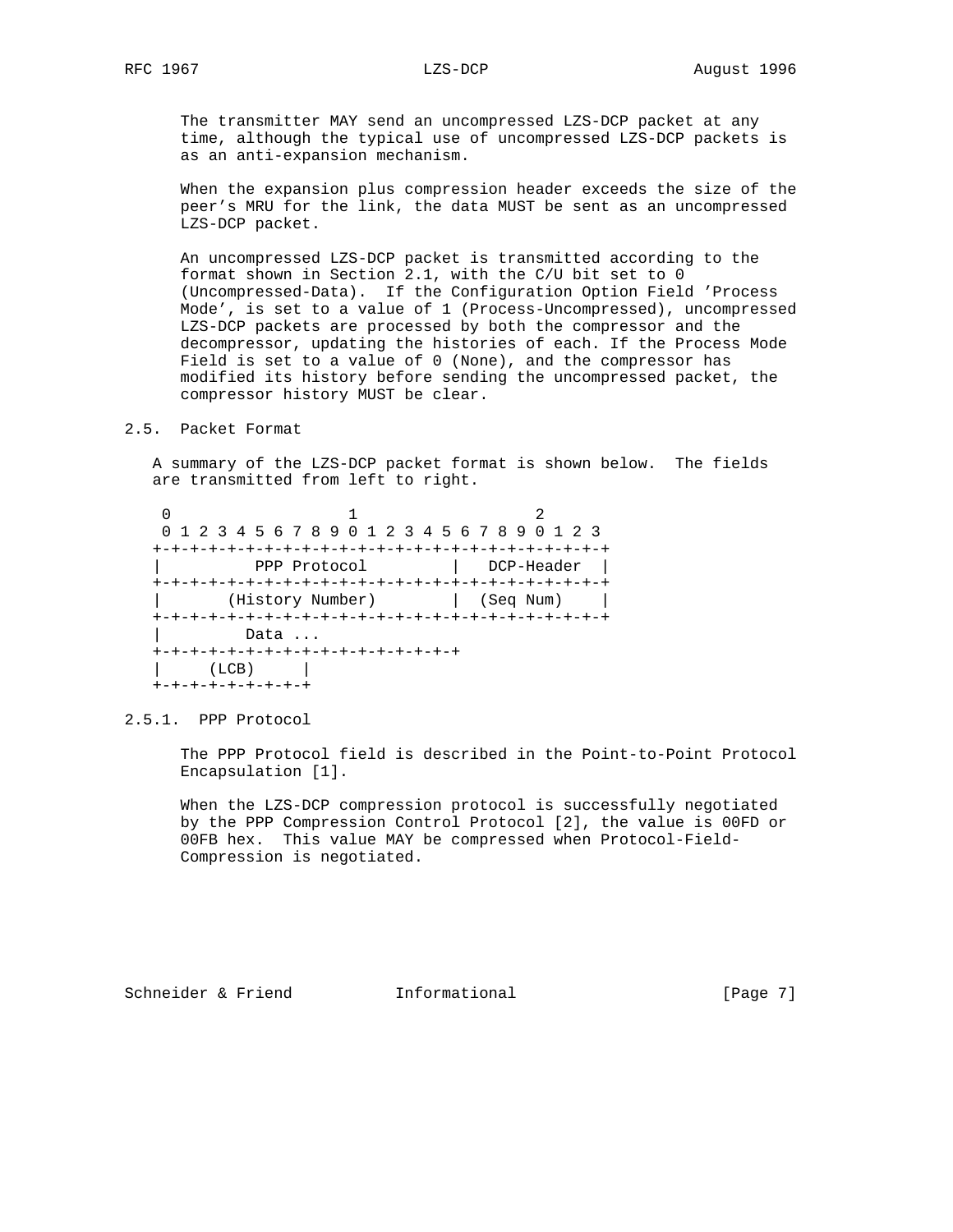# 2.5.2. DCP-Header

 The DCP-Header is nominally one octet in length, but may be extended through the use of the extension bit.

The format of the DCP-Header is as follows:

| 0 1 2 3 4 5 6 7 |  |  |                                                                                                       |
|-----------------|--|--|-------------------------------------------------------------------------------------------------------|
|                 |  |  | $\vert$ E $\vert$ C/U $\vert$ R-A $\vert$ R-R $\vert$ Res $\vert$ Res $\vert$ Res $\vert$ C/D $\vert$ |

E - Extension Bit

 The E bit is the extension bit. If set to 0, it indicates that another octet of the DCP-Header is present. Currently, this bit is always set to 1, since the DCP-Header field is only one octet long.

C/U - Compressed/Uncompressed Bit

 The C/U indicates whether the data field contains compressed or uncompressed data. A value of 1 indicates compressed data (often referred to as a compressed packet), and a value of 0 indicates uncompressed data (or an uncompressed packet).

R-A - Reset-Ack

 The R-A bit is used to inform the decompressing peer that the history buffer specified by the history number in the packet was in the cleared state just before the data contained in the packet was processed by the compression transformation (see section 3., Sending Compressed Datagrams). This bit MUST be set to a value of "1" to indicate a Reset-Ack, and to acknowledge a receive failure (R-R) (see section 3., Sending Compressed Datagrams). This bit is specific to the history number of the packet containing it.

R-R - Reset-Request

 The R-R bit is used to request that the compressing peer clear the history buffer specified by the history number in the packet. This bit MUST be set to a value of "1" to indicate a Reset-Request, and to respond to a receive failure (R-R) (see section 3., Sending Compressed Datagrams). This bit is specific to the history number of the packet containing it.

Schneider & Friend Thformational (Page 8)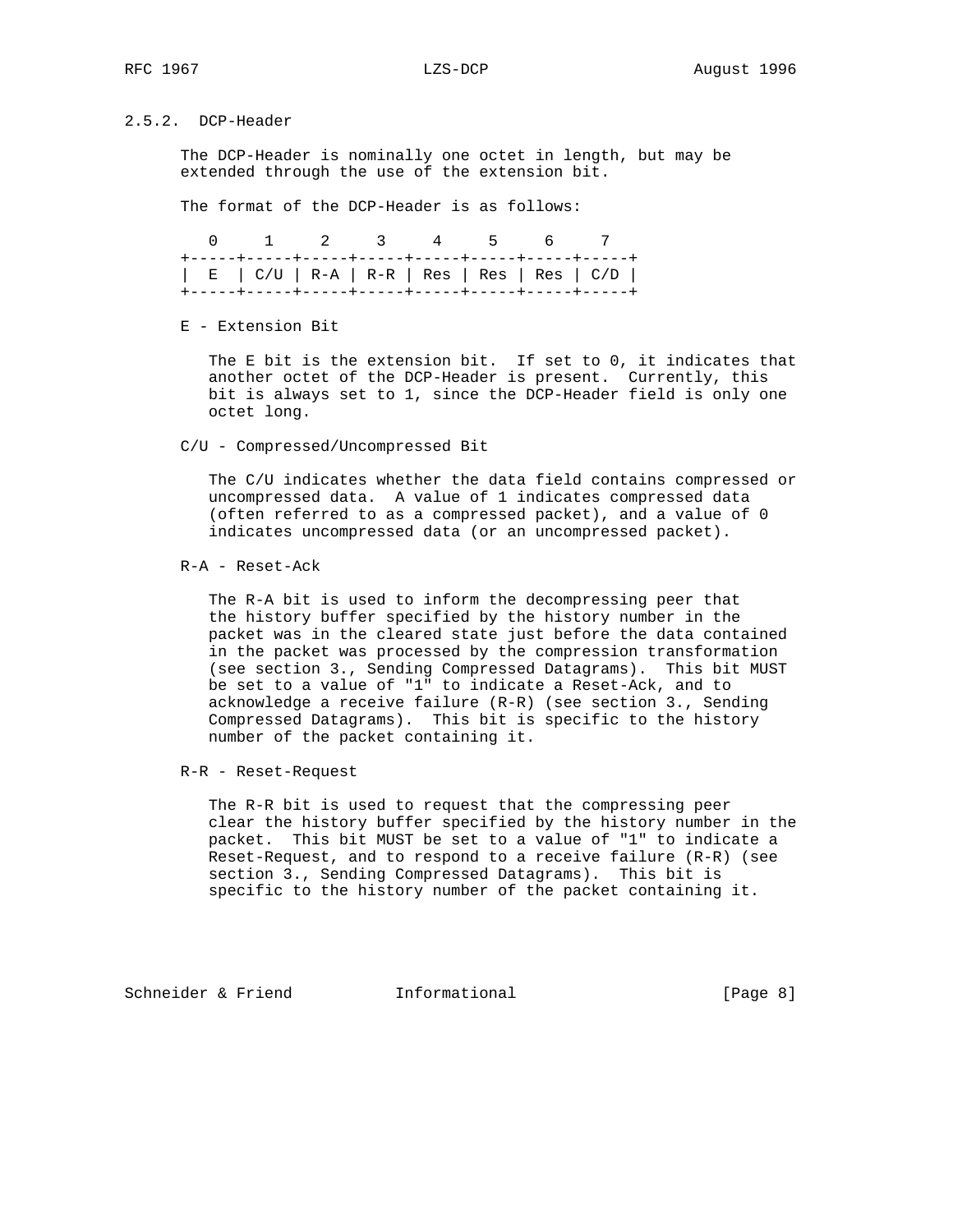Res - Reserved

These bits are reserved and MUST be set to 0

C/D - Control/Data

 This bit is used by DCP to provide in-band negotiation in applications where out-of-band negotiation methods are not provided (i.e. Frame Relay). Since CCP provides an out of band negotiating mechanism, this feature is not used in this application. All packets MUST set this bit to a value of 0, which signifies that the packet is a data packet. (Packets containing only Reset- Requests are classified as data packets.)

### 2.5.3. History Number

 The number of the compression history which was used, ranging from 1 to the negotiated value in the History Count field.

 If the negotiated History Count is less than 2, this field is removed. If the negotiated History Count is 2 or more, but less than 256, this field is 1 octet. If 256 or more histories are negotiated, this field is 2 octets, most significant octet first.

 If multiple histories are used in one direction on a link, the history number field MUST be present on all packets in both directions, and sized according to the largest number of histories in either direction.

 If multiple histories are used, this field MUST be present in uncompressed as well as compressed packets.

### 2.5.4. Sequence Number

 The sequence number field is one octet in length. When the check mode field is set to the "Sequence Number" or "Sequence Number + LCB" options, the sequence number field MUST be present in all data compression packets that contain a data field.

 The value of the sequence number field (the sequence number of the packet) MUST begin with "1" and increment modulo 256 on successive packets that contain data fields. This number is relative to the history number used.

 On receipt of a packet with the R-A bit set to "0", if the sequence number of the packet is any number other than (N+1) mod 256, where N is the sequence number of the last packet received

Schneider & Friend Tnformational (Page 9)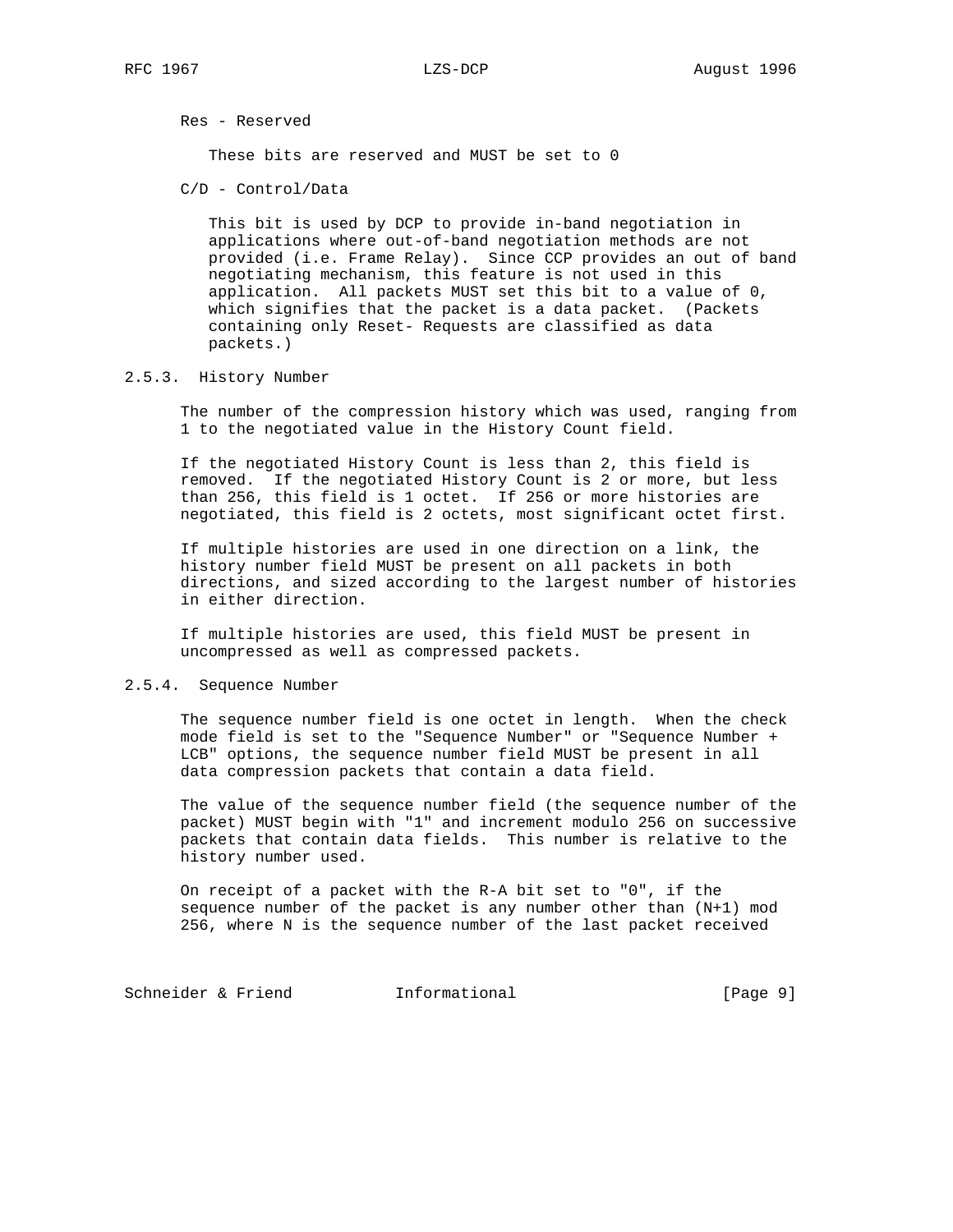for the same history, or an initial value of "0", a receive failure for that history has occurred. The receive failure MUST be handled according to the synchronization procedure in section 3.5.

 The sequence number MUST NOT be reset by the transmitter when a packet containing a Reset-Ack is sent. The decompressor MUST resynchronize its sequence number reference for the indicated history when a packet containing a Reset-Ack is received.

### 2.5.5. Data

 The data field MUST contain a single datagram in either compressed or uncompressed form, depending on the state of the C/U bit in the Header. This length of this field is always be an integer number of octets. This field is required in all packets that do not have the R-R bit set to "1".

 If the C/U bit is set to "0", the data field contains the uncompressed form of the datagram.

 If the C/U bit is set to "1", the form of the data field is one block of compressed data as defined in 3.2 of X3.241-1994, with the following exceptions: 1) the end marker may be followed with additional octets containing only zeros; 2) if the final octet in the block of compressed data has a value of "0", then it MAY be removed from the data field.

There is only one end marker per block of compressed data.

## 2.5.6. Longitudinal Check Byte

 The LCB field is one octet in length, and if present MUST be the last octet in the data compression packet. When the check-mode field is set to "LCB" or "Sequence Number + LCB", this field MUST be present in all packets where the data field contains compressed data. This field MUST NOT be present in data compression packets where the data field contains uncompressed data. This field contains the result of the LCB calculation, in accordance with the following paragraph.

 The LCB octet is the Exclusive-OR of FF(hex) and each octet of the uncompressed datagram (prior to the compression transformation). On receipt, the receiver computes the Exclusive-OR of FF(hex) and each octet of the decompressed packet. If this value does not match the received LCB, then a receive failure for that history has occurred. The receive failure is handled according to the history synchronization procedure in section 3.5.

Schneider & Friend Informational [Page 10]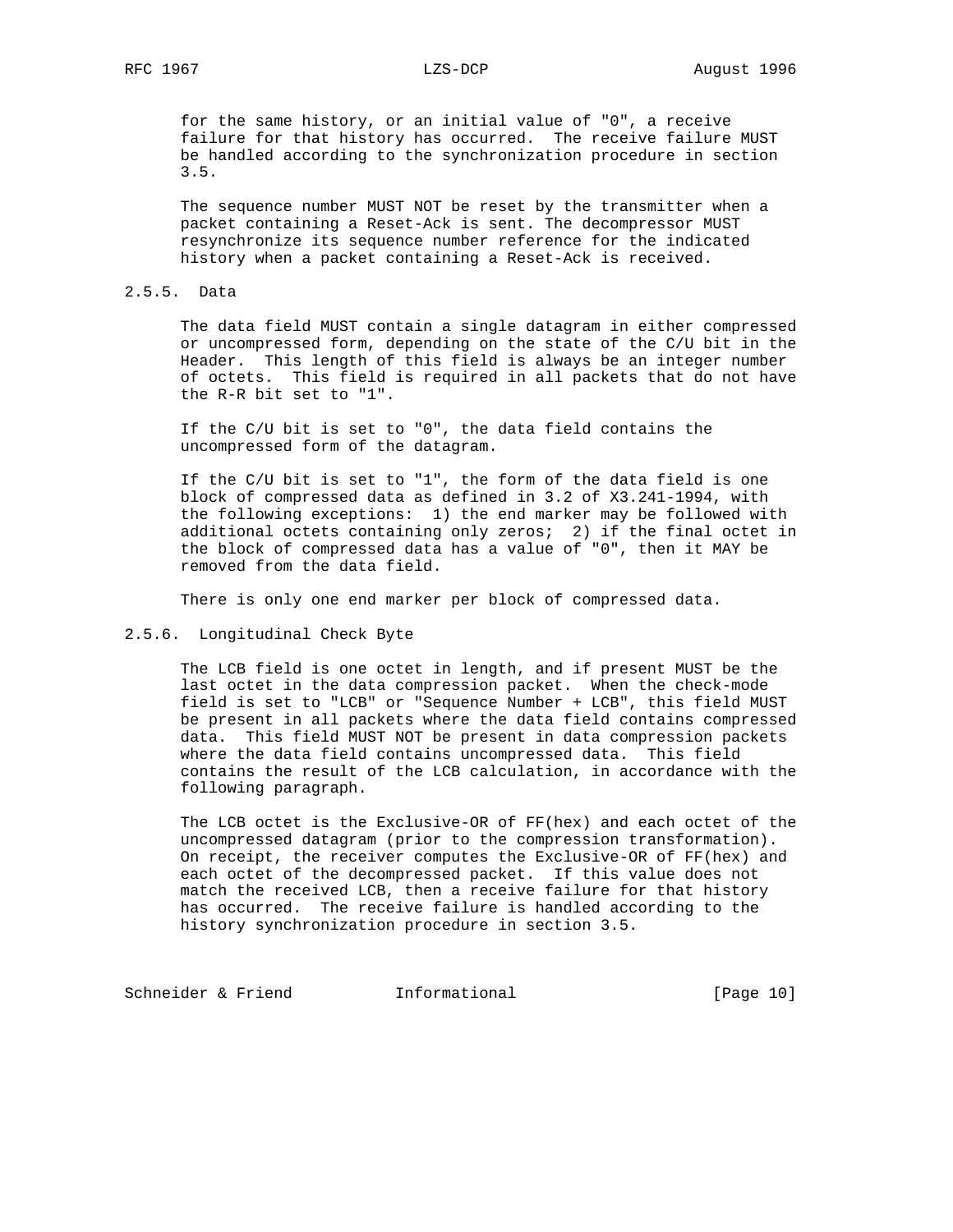2.5.7. Compressed Data

 The Stac LZS compression algorithm is Defined in ANSI X3.241-1994 [7]. The format of the compressed data is repeated here for informational purposes ONLY.

 <Compressed Stream> := [<Compressed String>] <End Marker> <Compressed String> := 0 <Raw Byte> | 1 <Compressed Bytes>

 <Raw Byte> := <b><b><b><b><b><b><b><b> (8-bit byte) <Compressed Bytes> := <Offset> <Length>

 <Offset> := 1 <b><b><b><b><b><b><b> | (7-bit offset) 0 <b><b><b><b><b><b><b><b><b><b><b> (11-bit offset) <End Marker> := 110000000  $$ 

<Length> :=

| 00   |                    |       | $= 2$ | 1111 0110                 |  | $= 14$ |
|------|--------------------|-------|-------|---------------------------|--|--------|
| 01   |                    | $= 3$ |       | 1111 0111                 |  | $= 15$ |
| 10   |                    | $= 4$ |       | 1111 1000                 |  | $= 16$ |
| 1100 |                    | $= 5$ |       | 1111 1001                 |  | $= 17$ |
| 1101 |                    | $= 6$ |       | 1111 1010                 |  | $= 18$ |
| 1110 |                    | $= 7$ |       | 1111 1011                 |  | $= 19$ |
|      | $1111 0000 = 8$    |       |       | 1111 1100                 |  | $= 20$ |
|      | $1111 0001 = 9$    |       |       | 1111 1101                 |  | $= 21$ |
|      | $1111 0010 = 10$   |       |       | 1111 1110                 |  | $= 22$ |
|      | $1111 0011 = 11$   |       |       | $1111$ $1111$ $0000 = 23$ |  |        |
|      | $1111$ $0100 = 12$ |       |       | $1111$ $1111$ $0001$ = 24 |  |        |
|      | $1111$ $0101 = 13$ |       |       |                           |  |        |

3. Sending Compressed Datagrams

 The reliable and efficient transport of datagrams on the data link depends on the following processes.

# 3.1. Transmitter Process

 The compression operation results in either compressed or uncompressed data. When a network datagram is received, it is assigned to a particular history buffer and processed according to ANSI X3.241-1994 to form compressed data or used as is to form uncompressed data. Prior to the compression operation, if a Reset-Request is outstanding for the history buffer to be used, the buffer is cleared. In performing the compression operation, if the process mode field is set to the value None ("0"), the history MUST only be updated if the result is compressed data. If process mode field is set to the value Process-Uncompressed ("1"),

Schneider & Friend Informational [Page 11]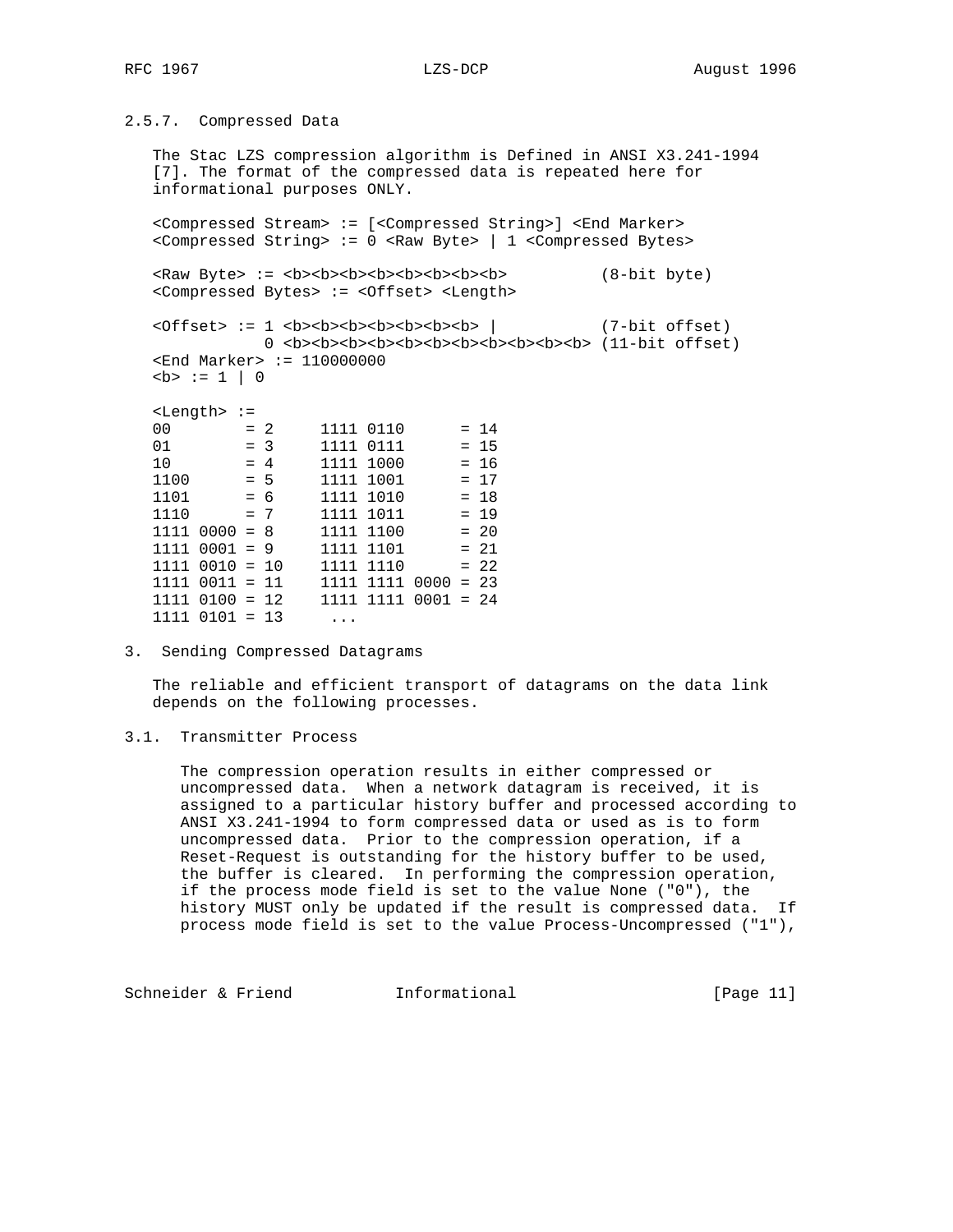the history MUST be updated when either compressed data or uncompressed data is produced. Uncompressed data MAY be sent at any time. Uncompressed data MUST be sent if compression causes enough expansion to cause the data compression datagram size to exceed the Information field's MRU.

 If the Process Mode field is set to the value None ("0") and the compressor has modified the history buffer before sending an uncompressed datagram, the history buffer MUST be cleared before the next datagram is processed.

 The output of the compression operation is placed in the information field of the datagram. The C/U bit is set according to whether the data field contains compressed or uncompressed data. If the sequence number field is present according the value of the check mode field, the sequence number counter for the applicable history number MUST be incremented and its value placed in the sequence number field. If the data field contains compressed data, and Check Mode field is set accordingly, the LCB field is present and its value is computed as specified in section 2.2.6.

 Upon reception of a packet containing a Reset-Request, the transmitting compressor MUST be cleared to an initial state, which includes clearing the history buffer. If the data field of the packet containing the Reset-Request contains data, it is delivered to the local receiver as a normal data packet. In addition to the reset of the compressor, a packet MUST be transmitted with Reset- Ack bit set to 1. The data field of this packet MUST be filled with data. If no data is ready for transmission, the transmitter MUST wait until data is ready before sending the Reset-Ack.

 If the history buffer is in the clear state (the history buffer contains no data bytes) prior to performing the compression operation, the resulting compressed or uncompressed packet MUST be sent with the R-A bit set to "1".

# 3.2. Receiver Process

 When a data compression datagram is received from the peer, the R-R and R-A bits MUST be checked. If the R-R bit is set, the local compression engine MUST be signaled that a Reset-Request has been received for the history specified by the history number field. If the R-A bit is set, any outstanding receive failure for the specified history MUST be cleared. If no receive failure is outstanding, and the sequence number field is present, its value checked. If a receive failure has occurred, it MUST be handled according to the history resynchronization mechanism described

Schneider & Friend Informational [Page 12]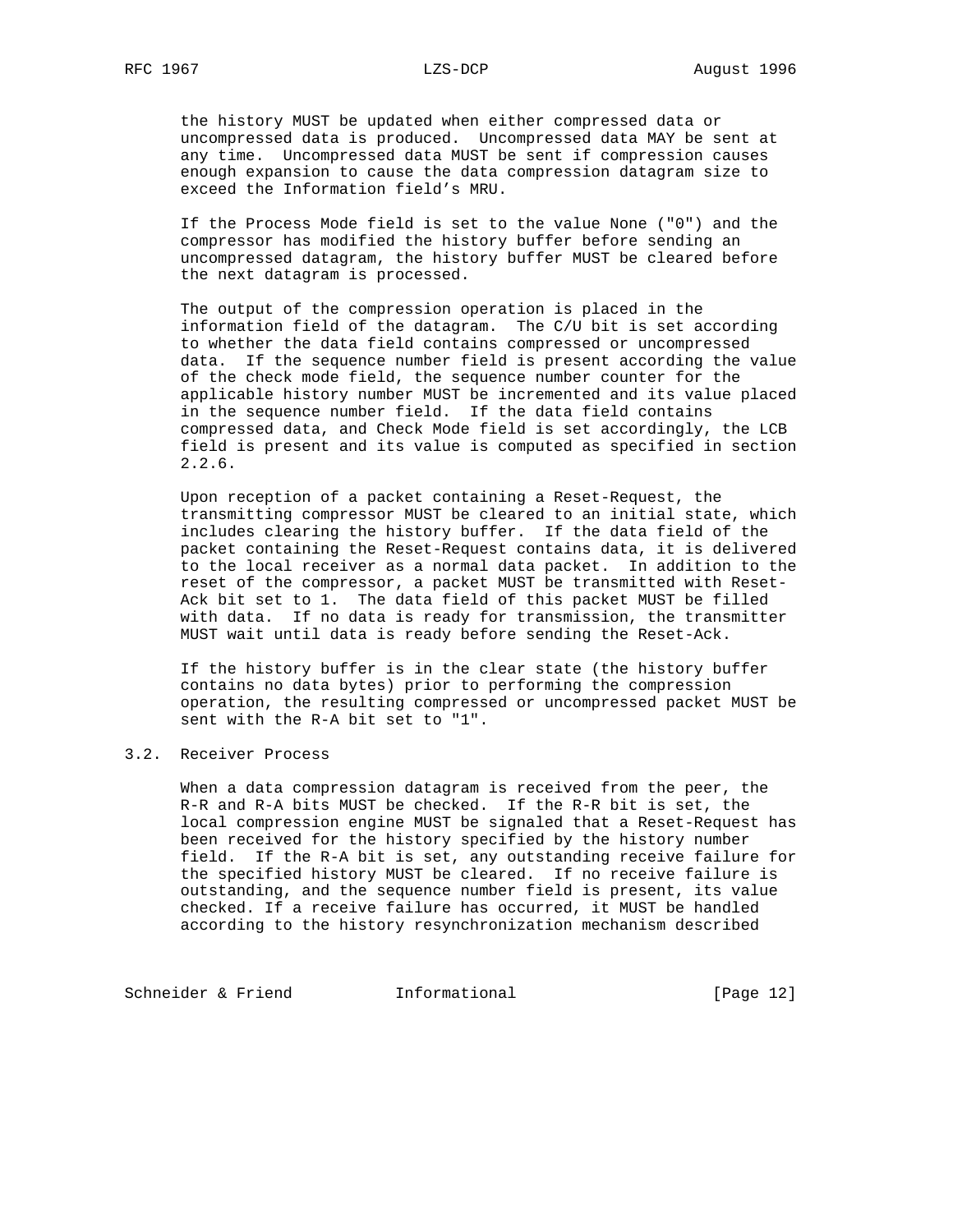below, and the remainder of the datagram is discarded. If no receive failure is detected, the data is assigned to the indicated decompression history buffer and processed according to process mode field and C/U bit.

 If the C/U bit is set to "1", a single octet containing the value 0x00 MUST be appended to the data field and the resulting compressed data block MUST be decompressed according to ANSI X3.241-1994. If the LCB field is present on the received datagram, an LCB for the uncompressed data MUST be computed and checked against the received LCB according to section 2.1. If a receive failure has occurred, it MUST be handled according to the History Resynchronization Mechanism described below.

 If the C/U bit is set to "0" and the process mode field is set to the value Process-Uncompressed ("1"), the specified decompression history buffer MUST be updated with the received uncompressed data.

 If the C/U bit is set to "0" and process mode field is set to the value None ("0"), the specified decompression history buffer MUST NOT be modified.

 If the R-A bit is set to "1", the receiving decompressor MAY be reset to an initial state. (However, due to the characteristics of the Stac LZS algorithm, a decompressor reset is not required). After reset, any compressed or uncompressed data contained in the packet is processed.

 On the occurrence of a receive failure, an implementation MUST transmit a packet with the R-R bit set to "1" (a Reset-Request) and with the history number matching the history that had the failure. The data field may be present if data is waiting to be transported for that history, or the R-R bit may be set in a packet transmitted without sequence number, data, or LCB fields. Once a receive failure has occurred, the data in any subsequent packets received for that history MUST be discarded until a packet containing a Reset-Ack is received. It is the responsibility of the receiver to ensure the reliability of the reset request acknowledge mechanism. This may require the transmission of an additional Reset-Request before a Reset-Ack will be received.

## 3.3. History Maintenance

 The History Count field determines the number of history buffers to be maintained for the compression protocol. For example, each history buffer could represent a separate logical connection between the data compression peers. When maintaining a history,

Schneider & Friend 1nformational 1000 [Page 13]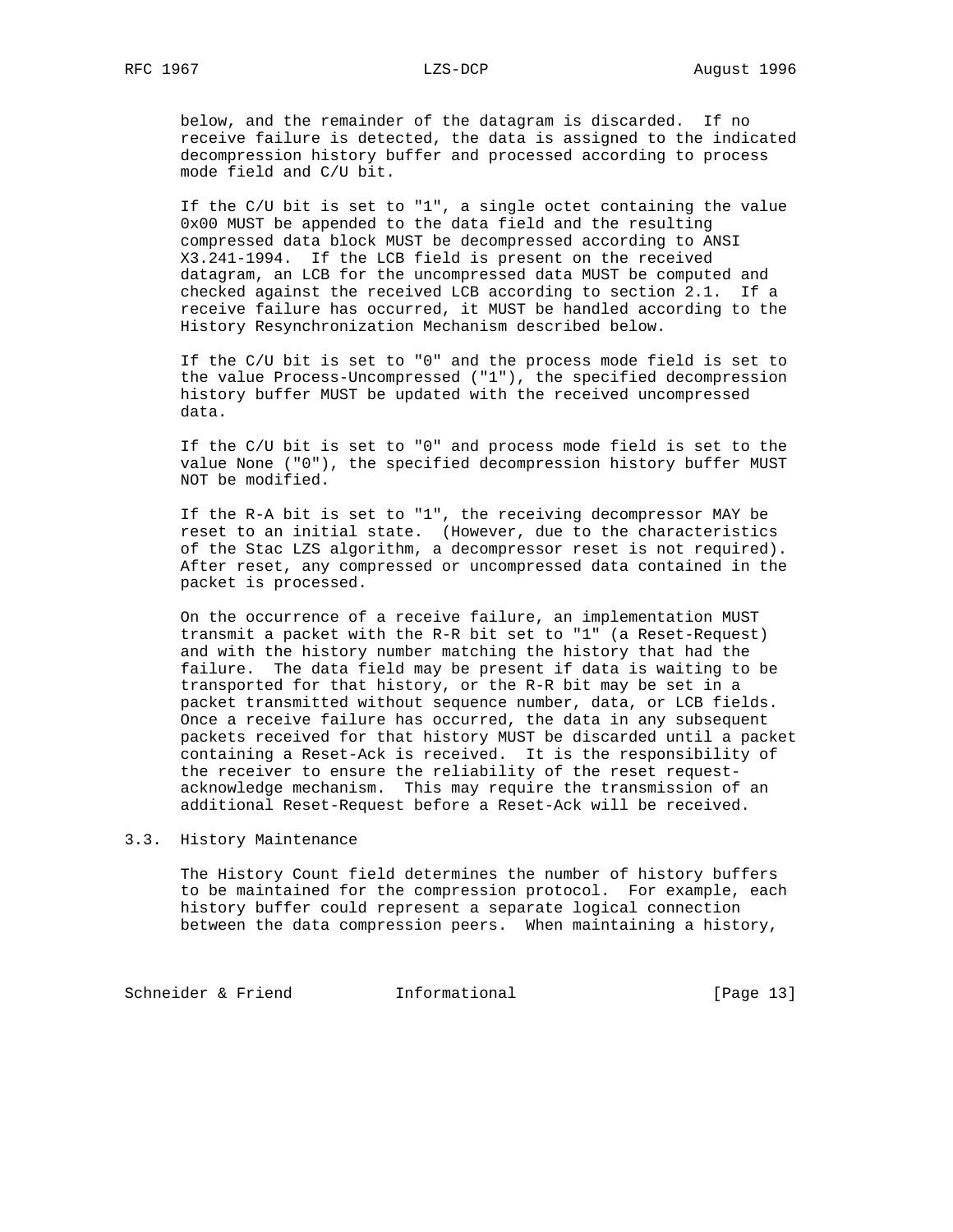the peers MUST use link error detection and signaling to ensure that both the compressor and decompressor copies of each history buffer are always identical.

 Setting the History Count field to the value "0" indicates that the compression is to be on a connectionless basis. In this case, a single history buffer is used and MUST be cleared at the beginning of every datagram. The compressing entity MUST set the R-A bit on all outgoing datagrams.

 When the History Count field is set to the value "1", a single history buffer is maintained by each of the data compression peers. (A single logical connection.)

When the History Count field is set to a value greater than "1", separate history buffers, error detection states, and signaling states are maintained by the decompressing entity for each history. The compressing peer may transmit data on any number of separate histories, up to the value of the History Count field.

### 3.4. Anti-Expansion Mechanism

 When one or more histories are negotiated and the Process Mode field is set to None ("0"), there are 2 options on how to handle packets that expand:

- 1) Send the expanded data and keep the history, thus allowing loss of current bandwidth but preserving future bandwidth on the link.
- 2) Send the uncompressed data and clear the history, thus conserving current bandwidth, but allowing possible loss of future bandwidth on the link.

 When 1 or more histories are negotiated and the Process Mode field is set to Process-Uncompressed ("1"), there is an additional option:

 3) Send the uncompressed data and do not clear the compression history; the decompressor will update its history, thus conserving the current bandwidth and future bandwidth on the link.

### 3.5. History Resynchronization Mechanism

 The DCP-Header includes R-R (Reset-Request) and R-A (Reset-Ack) bits in order to provide a mechanism for indicating a receiver failure in one direction of a compressed link without affecting traffic in the other direction. A receive failure is determined

Schneider & Friend Informational [Page 14]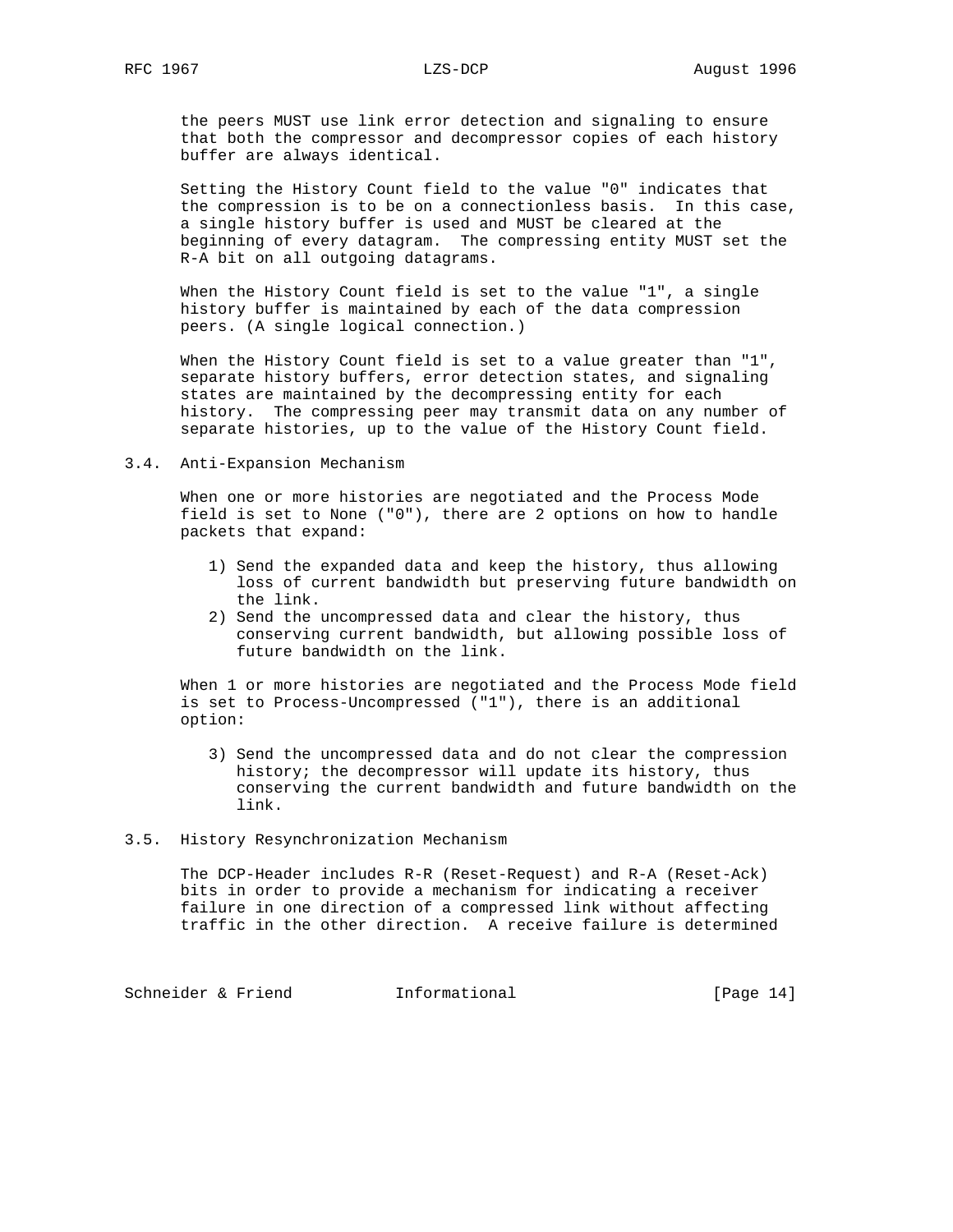using the sequence number and/or LCB mechanism, according to the value of the check mode field.

 Reset-Requests and Reset-Acks are specific to the history number of the packet containing them.

 Reset-Request/Reset-Ack history synchronization signaling is provided to recover from a loss of synchronization between peers, especially in unreliable transport layers. As with all compression algorithms, the decompressor can not recover from dropped, erroneous, or mis-ordered datagrams, and will propagate errors catastrophically until both peers are reset to an initial state.

 The LZS-DCP protocol provides a means to detect these error conditions: LCB for erroneous datagrams, and sequence number for dropped or mis-ordered datagrams. There is a means for correcting a loss of synchronization: clear both the failing compression and decompression histories, and follow the transmitter and receiver processes in sections 3.1. and 3.2.

4. Configuration Option Format

 The LZS-DCP Configuration Option negotiates the use of LZS-DCP on the link. By default or ultimate disagreement, no compression is used. This Configuration Option is used in CCP, and can be used in other negotiation mechanisms [2].

All implementations MUST support the default values.

 A summary of the LZS-DCP Configuration Option format is shown below. The fields are transmitted from left to right.

```
0 1 2 3
0 1 2 3 4 5 6 7 8 9 0 1 2 3 4 5 6 7 8 9 0 1 2 3 4 5 6 7 8 9 0 1
+-+-+-+-+-+-+-+-+-+-+-+-+-+-+-+-+-+-+-+-+-+-+-+-+-+-+-+-+-+-+-+-+
               Length | History Count
+-+-+-+-+-+-+-+-+-+-+-+-+-+-+-+-+-+-+-+-+-+-+-+-+-+-+-+-+-+-+-+-+
  | Check Mode | Process Mode |
+-+-+-+-+-+-+-+-+-+-+-+-+-+-+-+-+
```
Type

23

Length

6

Schneider & Friend **Informational** [Page 15]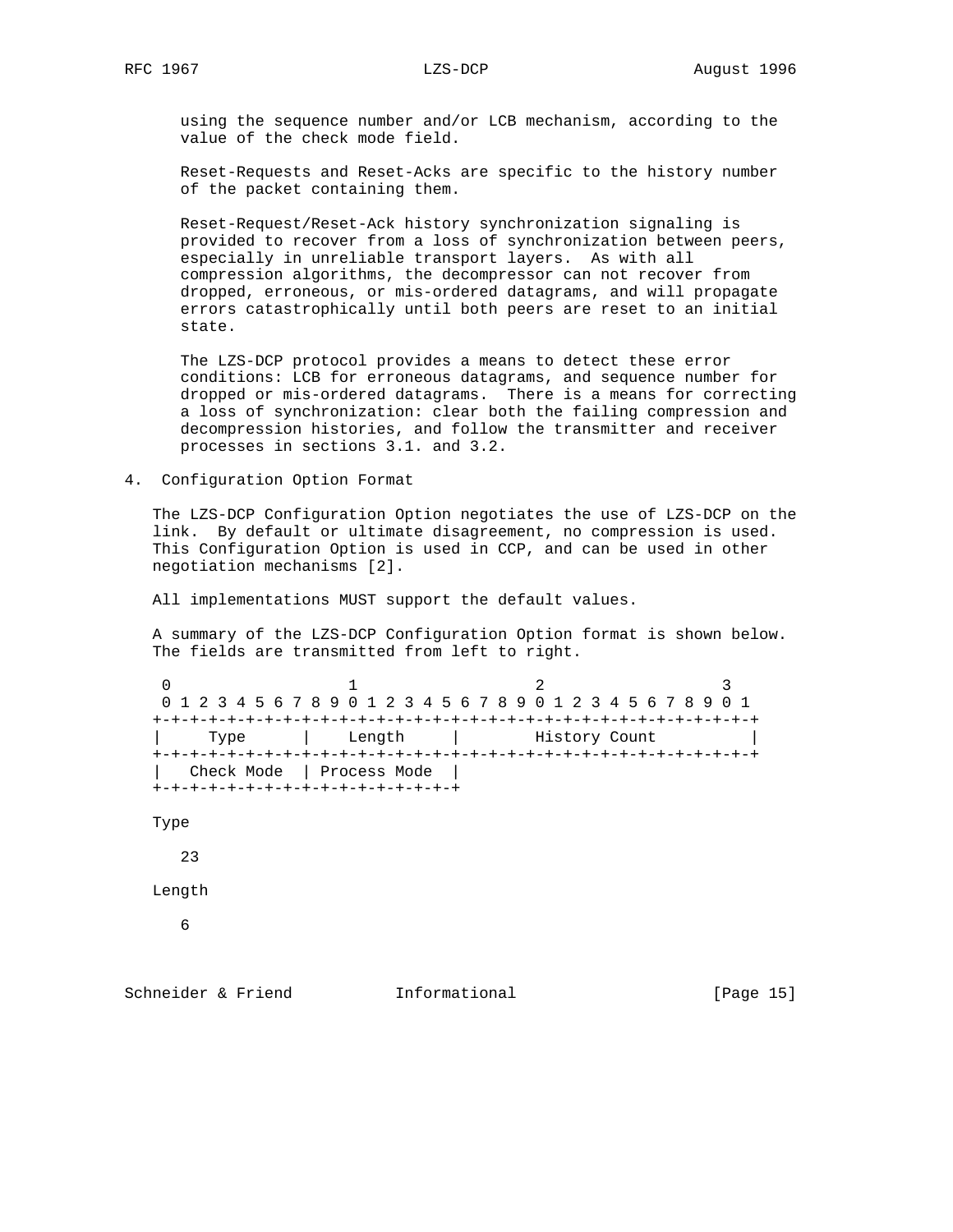### History Count

 The History Count field is two octets, most significant octet first, and specifies the maximum number of Compression Histories.

 The value 0 indicates that the implementation expects the peer to clear the Compression History at the beginning of every packet. If this value is selected, the transmitter MUST set the Reset-Ack bit of every packet that contains compressed data.

 The value 1 is the default value and is used to indicate that only one history is maintained.

 Other valid values range from 2 to 65535. The peer is not required to send as many histories as the implementation indicates that it can accept. However, it should be noted that resources are allocated in each peer to support the number of negotiated histories in this field.

## Check Mode

 The Check Mode indicates support of LCB and/or Sequence checking. The use of check mode None (0) MUST NOT be used for history counts greater than zero.

- 0 None
- 1 LCB
- 2 Sequence Number
- 3 Sequence Number + LCB (default)

### Process Mode

 The Process Mode specifies how uncompressed packets are handled. A value of None (0) indicates that uncompressed packets are not processed by the decompressor. A value of Process-Uncompressed

 (1) indicates that uncompressed packets are processed by the decompressor to update the history.

- 0 None (default)
- 1 Process-Uncompressed

Security Considerations

Security issues are not discussed in this memo.

Schneider & Friend **Informational Informational** [Page 16]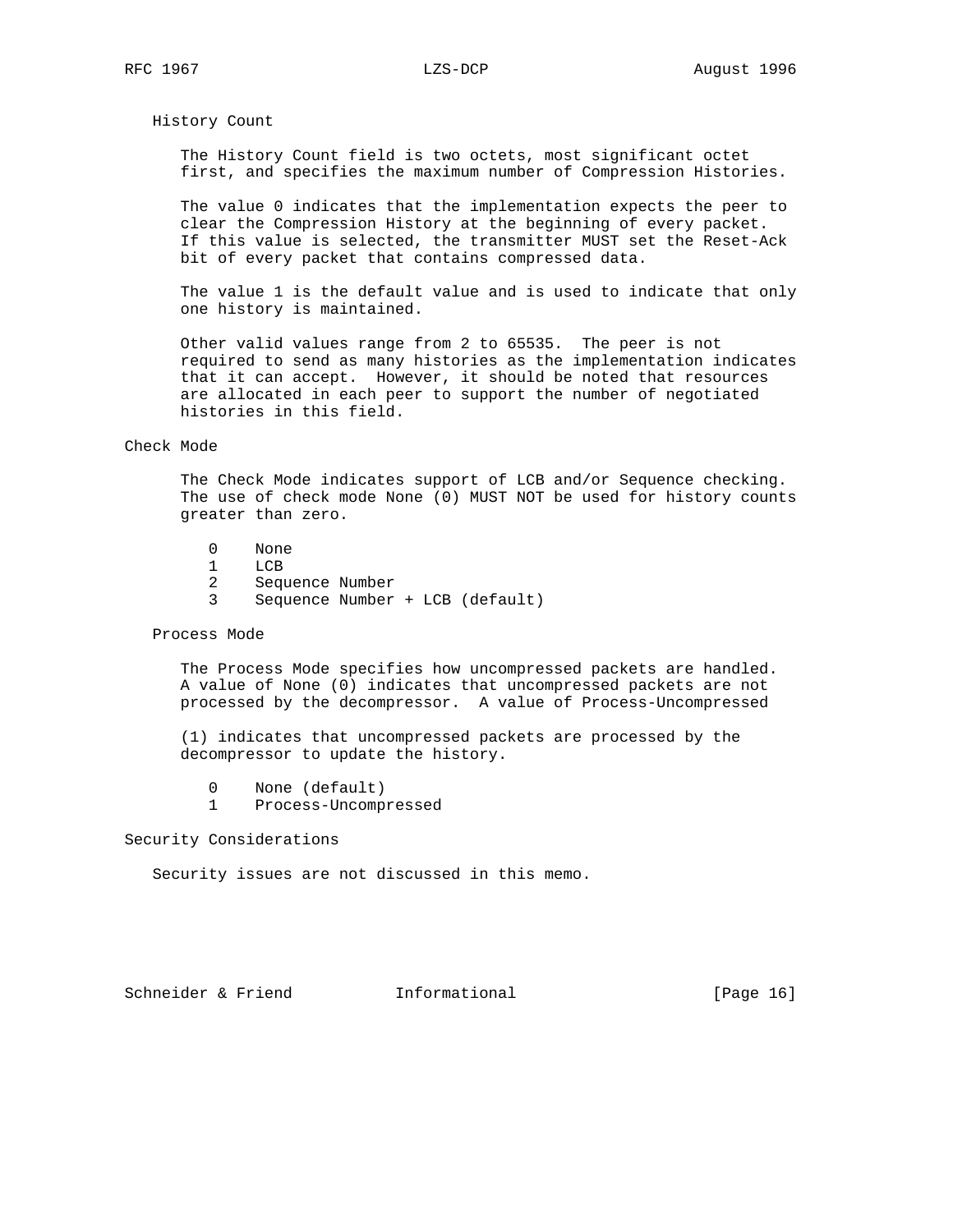Acknowledgments

This document is based on, and uses much of the text of [5].

## References

- [1] Simpson, W., Editor, "The Point-to-Point Protocol (PPP)", STD 51, RFC 1661, Daydreamer, July 1994.
- [2] Rand, D., "The PPP Compression Control Protocol (CCP)", RFC 1962, June 1996.
- [3] Lempel, A., and J. Ziv, "A Universal Algorithm for Sequential Data Compression", IEEE Transactions On Information Theory, Vol. IT-23, No. 3, May 1977.
- [4] Rand, D., "PPP Reliable Transmission", RFC 1663, Novell, July 1994.
- [5] Friend, R., and W. Simpson, "PPP Stac LZS Compression Protocol", RFC 1974, August 1996.
- [6] Motorola Information Systems Group, "Data Compression Protocol (DCP) Proposal", TR-30.1 ad hoc contribution (email reflector), September 21, 1995.
- [7] ANSI X3.241-1994, "American National Standard Data Compression Method, Adaptive Coding with Sliding Window of Information Interchange".

# Chair's Address

The working group can be contacted via the current chair:

 Karl Fox Ascend Communications 3518 Riverside Drive, Suite 101 Columbus, Ohio 43221

EMail: karl@ascend.com